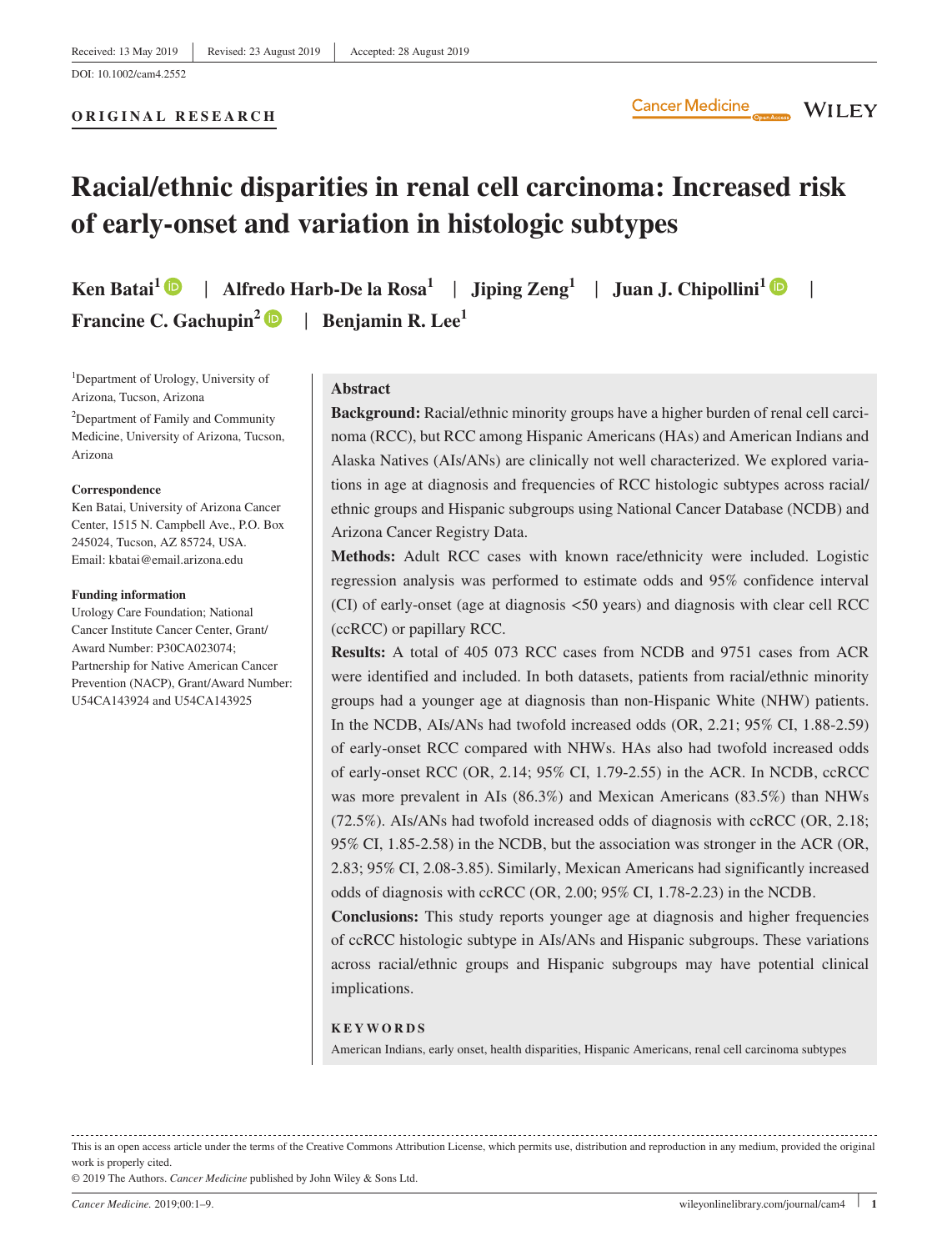**<sup>2</sup> <sup>|</sup>** BATAI et al

# **1** | **INTRODUCTION**

Kidney cancer incidence and mortality rates in the United States (US) vary among the different racial/ethnic groups, and kidney cancer incidence and mortality rates are higher in American Indians and Alaska Natives (AIs/ANs) and non‐Hispanic Blacks (NHBs) compared with non‐Hispanic Whites (NHWs).<sup>1-5</sup> Hispanic Americans (HAs) in the US-Mexico border states also have higher kidney cancer rates than NHW, $<sup>6</sup>$  and the US-born HAs in Texas and California</sup> have higher kidney cancer mortality rate compared with NHW<sub>s.</sub>7

Many kidney cancer health disparities studies have explored clinical and pathological characteristics and causes of health disparities in NHBs. $8-12$  Difference in prevalence of renal cell carcinoma (RCC) histologic subtypes and age of diagnosis between NHBs and NHWs has been recognized. Studies have shown that compared to NHW papillary RCC is more common, and clear cell RCC (ccRCC) is less common in NHBs.<sup>13,14</sup> NHBs also have a younger age of diagnosis compared with NHWs. $^{11,12}$  A study of Surveillance, Epidemiology, and End Results data showed NHB and AIs/ ANs had a younger age of diagnosis than NHWs.<sup>15</sup> However, AIs/ANs and HAs are underrepresented in clinical and epidemiologic studies of kidney cancer, and clinical and pathological characteristics as well as the pattern of health disparities among them are not well understood.<sup>6</sup> Our previous study of RCC demonstrated that HAs and AIs from southern Arizona were diagnosed with RCC at a younger age than NHWs, and ccRCC was more common among HAs and AIs than NHWs.<sup>16</sup> A study showed that HA RCC patients from northern California had a significantly lower median age at diagnosis than NHWs, and ccRCC was slightly more common in HAs than NHW. Another study from Texas showed that ccRCC was very common among HAs, but sample size was small.<sup>17</sup> These studies of HAs were conducted with patient data from a single institution or health care system. There is no study showing prevalence of histologic subtypes in AIs/ ANs.

In order to validate our findings, we explored variation in age at diagnosis and frequencies of RCC histologic subtypes across racial/ethnic groups and Hispanic subgroups at national as well as state levels using data obtained from National Cancer Database (NCDB) and Arizona Cancer Registry (ACR). This study focuses on 1) age at diagnosis because of a greater increase in RCC incidence among the younger age groups <sup>18</sup> and 2) histologic subtypes because of a difference in prognosis $19,20$  and treatment response.<sup>21</sup> Moreover, because cancer incidence and mortality rates vary across US and AIs/ANs and HAs are heterogeneous groups, it is necessary to examine variation in clinical and pathological characteristics at many different levels (eg, national and state levels) to understand the pattern of RCC health disparities.

# **2** | **MATERIALS AND METHODS**

## **2.1** | **Renal cell carcinoma case data**

De‐identified data of kidney cancer (ICD‐10 Code C649) patients were obtained from the NCDB and ACR. Of all kidney cancer cases, we included only adult RCC cases (age at diagnosis  $\geq$ 18 years and  $\leq$ 90 years) for this study, which include 408 529 RCC patients diagnosed between 2004 and 2015 obtained from the NCDB and 9975 cases diagnosed between 2007 and 2016 obtained from the ACR. This study considered diagnosis of RCC with age  $\lt$  50 as early-onset, because patients with Birt‐Hogg‐Dube syndrome had median age of diagnosis at age  $50<sup>15</sup>$  while patients with other hereditary syndromes have a younger median age at diagnosis. This suggest that patients who are diagnosed before age 50 have high potential of having hereditary RCC.

The NCDB is one of the largest cancer registries and has hospital based clinical data reported from more than 1500 American College of Surgeon Commission on Cancer accredited hospitals.22,23 The NCDB captures over 70% of cancer cases diagnosed in the US The NCDB has data neighborhood socioeconomic characteristics (derived from matching the zip code of the patient record to 2000 US Census data), hospitals types (Community Cancer Program, Comprehensive Community Cancer Program, Academic/Research Program, or Integrated Network Cancer Program), geographic region, geographic distance to health care center, patient's demographic and clinical characteristics (age, race/ethnicity, gender, tumor histology, stage at diagnosis, first course therapy, and type of surgical resection). The NCDB has Charlson/Dayo Score (0, 1, and 2). If patient has myocardial infarction, congestive heart failure, peripheral vascular disease, cerebrovascular disease, dementia, chronic pulmonary disease, rheumatologic disease, peptic ulcer disease, mild liver disease, or diabetes, score of 1 is given. If the patient has diabetes with chronic complications, hemiplegia or paraplegia, renal disease, moderate or severe liver disease, or HIV, score of 2 is given. Although the NCDB is the largest registry, it has inherent bias. The data includes cases from health care systems that tend to be larger in size, and it has low coverages for AIs/ANs and HAs as well as kidney cancer cases in the Mountain and Pacific states, especially Arizona.<sup>24,25</sup>

The ACR is a population-based surveillance system. The ACR data include AI kidney cancer cases reported from the Indian Health Service (IHS) facilities in Arizona, that are not included in the NCDB. We obtained basic demographic (age at diagnosis, race/ethnicity, gender, marital status) and pathologic (tumor grade, stage at diagnosis, and histologic subtype) information. The ACR has information on whether the cases come from IHS. Because AIs are often misclassified as other racial/ethnic groups,  $26,27$ this information can be used to identify miss‐classified AI cases. The ACR also has information on HA subgroups and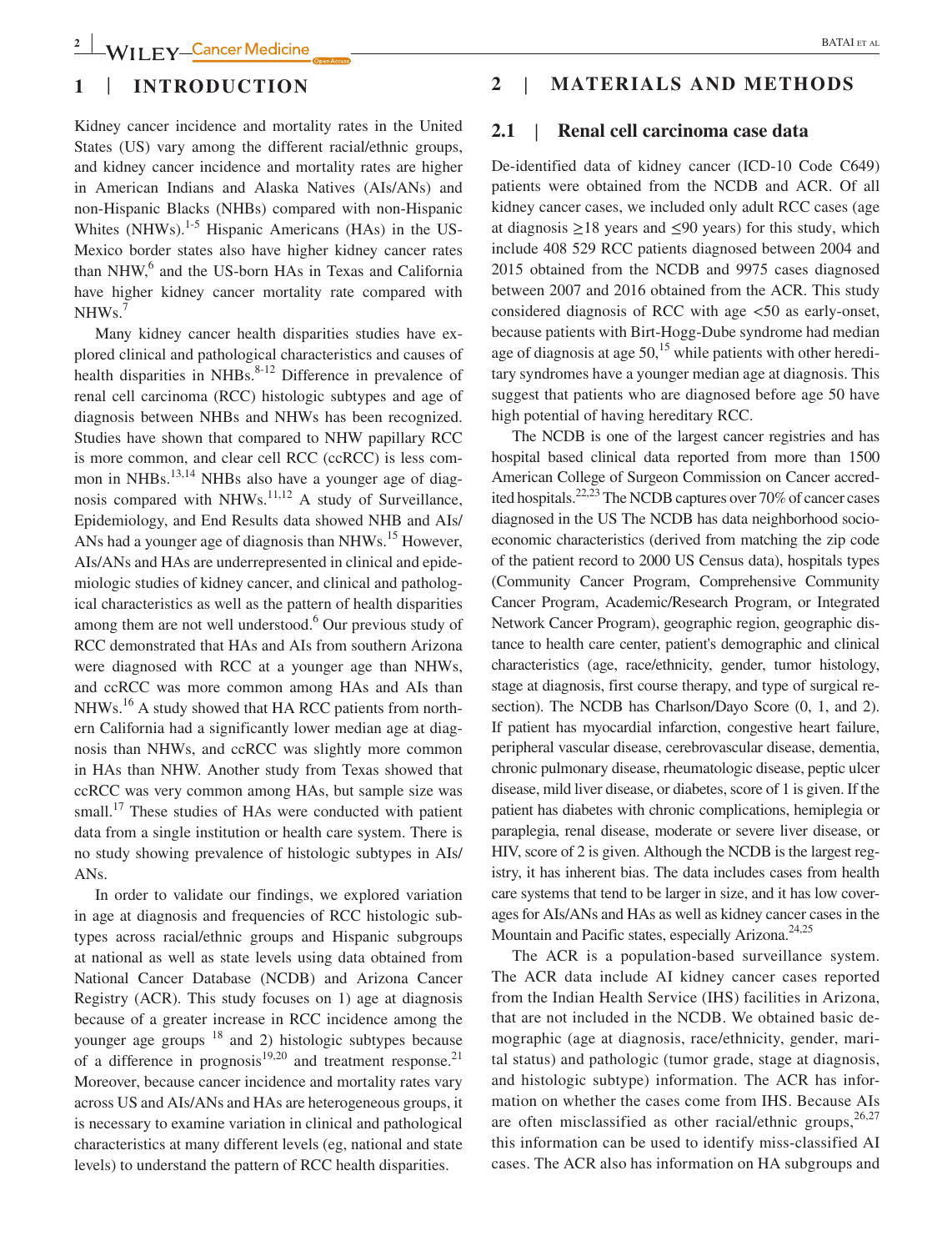if the patients were born in the US or other countries. Both ACR and NCDB use American Join Committee on Cancer TNM staging system.

In this study, patients with unknown race/ethnic identity and patients who did not identify themselves as NHW, AI/ AN, HA, NHB, or Asian American (AA) were excluded. Among HAs in the NCDB dataset, only patients with known origin, Mexican/Chicano, Puerto Rican, Cuban, South or Central American, and Dominican were included for subgroup analysis. We focused on HAs of Mexican origin in the ACR dataset, because 90.2% of HAs with known origin were Mexican Americans and HAs of other origin were not well represented. Instead, we further stratified Mexican Americans whether they were US‐born or Mexico‐born. AIs from the ACR include cases classified as other racial/ethnic groups but reported from the IHS facilities. Cases with known histologic subtypes (histologic code, 8255, 8260, 8310, 8316, 8317, 8318, and 8319) were included, while patients with unknown RCC histologic subtype (not otherwise specified, NOS) were excluded.

# **2.2** | **Statistical analysis**

One‐way ANOVA and Chi‐squared test were used to examine the difference in age at diagnosis and histological subtypes across racial/ethnic groups. Independent sample T‐test was also used to compare age at diagnosis between NHWs and racial/ethnic minority groups. Logistic regression analysis was performed to assess odds of early‐onset RCC and diagnosis with ccRCC and papillary RCC. Odds ratio (OR) and 95% confidence interval (CI) of early‐onset of RCC (age at diagnosis <50 years) was estimated using regression model adjusting for gender, facility type, Charlson/Deyo Score, RCC histologic subtype, stage at diagnosis, and insurance type for the NCDB and adjusting for gender, marital status, stage at diagnosis, and RCC histologic subtype for the ACR. Logistic regression analysis to test association between histologic subtypes and race/ethnicity was performed adjusting for age (categorical), gender, Charlson‐Deyo Score, and facility type for the NCDB and adjusting for age and gender for the ACR data. During the initial model building process, other variables were included in the regression models. In our final models, we excluded variables that were not associated with early‐onset or RCC subtypes and if exclusion of them did not change ORs for the race/ ethnicity variable by 10% or more.

# **3** | **RESULTS**

# **3.1** | **National Cancer Database**

A total of 405 073 RCC cases from the NCDB were included (Table 1). Racial/ethnic minority patients were diagnosed at a younger age than NHW patients. AIs/ANs had the lowest

**EXECUTE AL** BATAI ET AL **3 Cancer Medicine \_\_\_\_\_WILEY**  $\frac{3}{2}$ 

mean age at diagnosis (58.5 years in AIs/ANs vs 63.2 years in NHWs), and 23.1% of AIs/ANs were diagnosed before age 50 years. AIs/ANs were also more likely to be treated at community cancer programs and have public health insurance and comorbidities (Table S1). Among HAs, South and Central Americans had the lowest mean age at diagnosis (58.3 years). Mexican Americans also had low mean age at diagnosis (59.0 years), and 24.0% of them were diagnosed before age 50 years. Mexican Americans were often treated at community health programs and have advanced stage RCC (Stage III or IV, Table S2). Puerto Ricans were more likely to use public insurance and have more comorbidities. High proportions of Mexican Americans and South or Central American were uninsured compared to NHWs.

Compared to NHWs, we observed significantly increased odds of early‐onset RCC in NHBs, HAs, AIs/ANs, and AAs (Table 1). Odd of early‐onset was greatest in AIs/ANs, and AIs/ANs had over twofold increased odds of early‐onset (OR, 2.21; 95% CI, 1.88‐2.59). Increased odds of early‐onset RCC compared to NHWs were observed for all the Hispanic subgroups analyzed. The analysis including only ccRCC cases revealed similar results. Additional adjustment for neighborhood characteristics (urban/rural 2013, % no high school degree 2008‐2012, and median income quartiles 2008‐2012) and year of diagnosis did not change the results.

ccRCC was more common in AIs/ANs (86.3%) and Mexican Americans (83.5%) than in NHWs (72.5%, Table 2). AIs/ANs had twofold increased odds of diagnosis with ccRCC compared to NHWs (OR, 2.18; 95% CI, 1.85‐2.58). AAs and HAs also had increased odds of diagnosis with ccRCC. Among HAs, Mexican Americans and South or Central Americans had increased odds of diagnosis with ccRCC (OR, 2.00; 95% CI, 1.78‐2.23 and OR, 1.37; 95% CI, 1.17‐1.60 respectively). ccRCC was not very common in NHBs (43.9%) and Dominicans (52.0%), and NHBs, Dominicans, and also Cubans had significantly reduced odds of diagnosis with ccRCC. Papillary RCC was more common in NHBs (40%) and Dominicans (24.3%) than NHWs (15.0%). Compared with NHWs, NWBs had fourfold and Dominicans had almost twofold increased odds of diagnosis with papillary RCC. Papillary RCC was not very common in AIs/ANs, AAs, and HAs, particularly Mexican Americans and South or Central Americans, and they had significantly reduced odds of diagnosis with papillary RCC.

## **3.2** | **Arizona cancer registry**

A total of 9751 RCC cases from ACR was included in this analysis (Table 3). RCC patients from racial/ethnic minority groups in Arizona were diagnosed at younger age than NHW patients as in the NCDB, and AI patients had the lowest mean age at diagnosis (58.9 years in AIs vs. 64.3 years in NHWs). The US‐born Mexican Americans had similar mean age of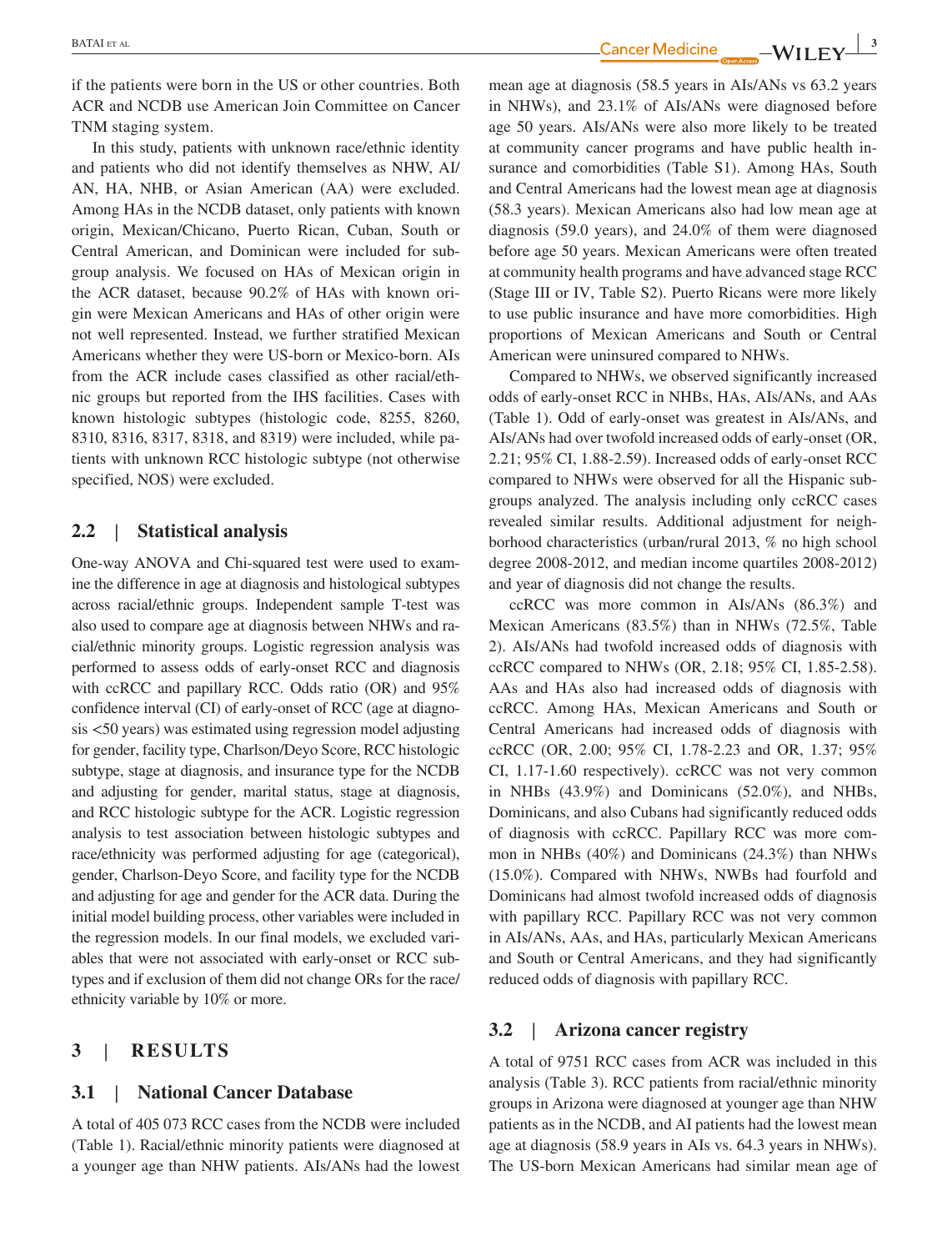**TABLE 1** Association between race/ethnicity and early-onset RCC (<50 years old) in National Cancer Database (n = 405 073)

|                                                   |             |                |                  | All subtypes <sup>a</sup> |                  | $ccRCC$ only <sup>b</sup> |                  |  |
|---------------------------------------------------|-------------|----------------|------------------|---------------------------|------------------|---------------------------|------------------|--|
|                                                   | $\mathbf n$ | Age, mean (SD) | $\boldsymbol{P}$ | <b>OR (95% CI)</b>        | $\boldsymbol{P}$ | <b>OR (95% CI)</b>        | $\boldsymbol{P}$ |  |
| Racial/ethnic minority<br>groups compared to NHWs |             |                | < .001           |                           | < .001           |                           | < .001           |  |
| <b>NHW</b>                                        | 302 230     | 63.2(12.7)     |                  | Reference                 |                  | Reference                 |                  |  |
| <b>AI/AN</b>                                      | 1811        | 58.5 (12.1)    |                  | $2.21(1.88-2.59)$         |                  | $2.25(1.89-2.67)$         |                  |  |
| <b>NHB</b>                                        | 45 3 3 4    | 60.4(12.4)     |                  | $1.52(1.47-1.59)$         |                  | $1.31(1.24-1.39)$         |                  |  |
| AA                                                | 6390        | 61.4(13.6)     |                  | $1.23(1.12-1.35)$         |                  | $1.23(1.11-1.36)$         |                  |  |
| <b>HA</b>                                         | 49 30 8     | 60.4(13.4)     |                  | $1.50(1.44-1.55)$         |                  | $1.50(1.44-1.56)$         |                  |  |
| HA groups compared<br>to NHWs                     |             |                | < .001           |                           | < .001           |                           | < .001           |  |
| <b>NHW</b>                                        |             |                |                  | Reference                 |                  | Reference                 |                  |  |
| Mexican/Chicano                                   | 3745        | 59.0 (13.2)    |                  | $1.73(1.54-1.94)$         |                  | $1.73(1.53-1.96)$         |                  |  |
| Puerto Rican                                      | 866         | 60.0(13.2)     |                  | $2.52(2.01-3.16)$         |                  | $2.50(1.91-3.26)$         |                  |  |
| Cuban                                             | 798         | 63.6(12.7)     |                  | $1.32(1.02-1.71)$         |                  | $1.38(1.01-1.88)$         |                  |  |
| South or Central<br>American                      | 1464        | 58.3 (13.0)    |                  | $1.50(1.26-1.78)$         |                  | $1.37(1.12-1.67)$         |                  |  |
| Dominican                                         | 269         | 60.4(14.0)     |                  | $1.59(1.01-2.53)$         |                  | $1.72(0.93-3.18)$         |                  |  |

Abbreviations: AA, Asian American; AI/AN, American Indian and Alaska Native; ccRCC, clear cell renal cell carcinoma; HA, Hispanic American; NHB, Non-Hispanic Black; NHW, Non-Hispanic White; RCC, renal cell carcinoma.

a Early‐onset (age < 50) compared to late‐onset (≥age 50) adjusting for gender, facility type, Charlson/Deyo Score, RCC histologic subtype, stage at diagnosis, and insurance type.

 ${}^{b}$ Early-onset (age < 50) compared to late-onset ( $\geq$ age 50) adjusting for gender, facility type, Charlson/Deyo Score, stage at diagnosis, and insurance type.

**TABLE 2** Association between race/ethnicity and RCC histologic subtypes in National Cancer Database

|                                                   |                   |                  |              |                  |                  | <b>Clear Cell</b><br>RCC <sup>a</sup> |                  | Papillary RCC <sup>b</sup> |                  |
|---------------------------------------------------|-------------------|------------------|--------------|------------------|------------------|---------------------------------------|------------------|----------------------------|------------------|
|                                                   | <b>Clear Cell</b> | <b>Papillary</b> | Chromophobe  | <b>Other</b>     | $\boldsymbol{P}$ | <b>OR (95% CI)</b>                    | $\boldsymbol{P}$ | <b>OR (95% CI)</b>         | $\boldsymbol{P}$ |
| Racial/ethnic minority<br>groups compared to NHWs |                   |                  |              |                  | < .001           |                                       | < .001           |                            | < .001           |
| <b>NHW</b>                                        | 147 523 (72.5)    | 30 608 (15.0)    | 13 850 (6.8) | $11\,408\,(5.6)$ |                  | Reference                             |                  | Reference                  |                  |
| AI/AN                                             | 1077(86.3)        | 68(5.4)          | 41(3.3)      | 62(5.0)          |                  | $2.18(1.85-2.58)$                     |                  | $0.37(0.29-0.48)$          |                  |
| <b>NHB</b>                                        | 12 876 (43.9)     | 11 749 (40.0)    | 2317(7.9)    | 2418 (8.2)       |                  | $0.29(0.28-0.29)$                     |                  | $4.01(3.90-4.13)$          |                  |
| AA                                                | 3585 (77.4)       | 481 (10.4)       | 312(6.7)     | 253(5.5)         |                  | $1.39(1.30-1.50)$                     |                  | $0.62(0.56-0.69)$          |                  |
| <b>HA</b>                                         | 23 570 (74.4)     | 3924 (12.4)      | 2369(7.5)    | 1817(5.7)        |                  | $1.08(1.05-1.11)$                     |                  | $0.85(0.81-0.88)$          |                  |
| HA groups compared to<br><b>NHWs</b>              |                   |                  |              |                  | < .001           |                                       | < .001           |                            | < .001           |
| <b>NHW</b>                                        |                   |                  |              |                  |                  | Reference                             |                  | Reference                  |                  |
| Mexican/Chicano                                   | 2126 (83.5)       | 153(6.0)         | 145(5.7)     | 122(4.8)         |                  | $2.00(1.78-2.23)$                     |                  | $0.38(0.32-0.45)$          |                  |
| Puerto Rican                                      | 423(70.4)         | 85(14.1)         | 60(10.0)     | 33(5.5)          |                  | $0.89(0.74-1.07)$                     |                  | $1.01(0.80-1.29)$          |                  |
| Cuban                                             | 345 (66.7)        | 79(15.3)         | 46(8.9)      | 47(9.1)          |                  | $0.78(0.65-0.94)$                     |                  | $1.01(0.79-1.29)$          |                  |
| South or Central<br>American                      | 807(77.7)         | 87(8.4)          | 91(8.8)      | 54(5.2)          |                  | $1.37(1.17-1.60)$                     |                  | $0.50(0.40-0.64)$          |                  |
| Dominican                                         | 92(52.0)          | 43 (24.3)        | 26(14.7)     | 16(9.0)          |                  | $0.39(0.29-0.53)$                     |                  | $1.98(1.38-2.84)$          |                  |

Abbreviations: AA, Asian American; AI/AN, American Indian and Alaska Native; HA, Hispanic American; NHB, Non‐Hispanic Black; NHW, Non‐Hispanic White; RCC, renal cell carcinoma.

<sup>a</sup>Clear cell RCC compared to other subtypes adjusting for age, gender, Charlson/Deyo Score, and facility type.

<sup>b</sup>Papillary RCC compared to other subtypes adjusting for age, gender, Charlson/Deyo Score, and facility type.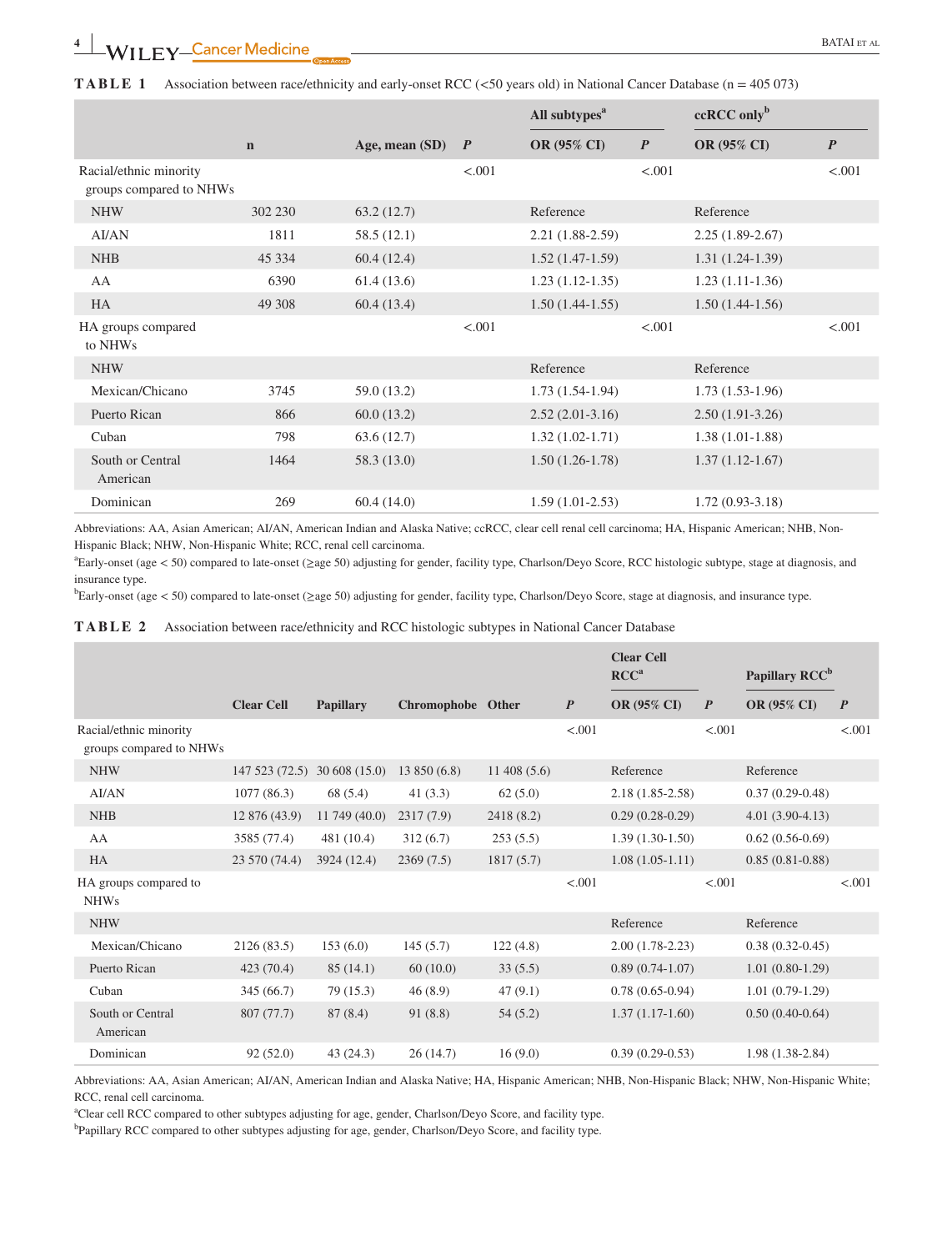| <b>TABLE 3</b> Association between race/ethnicity and early-onset RCC (<50 years old) in Arizona Cancer Registry ( $n = 9751$ ) |  |
|---------------------------------------------------------------------------------------------------------------------------------|--|
|---------------------------------------------------------------------------------------------------------------------------------|--|

|                                                                |             |             |                  | All subtypes <sup>a</sup> |                  | $ccRCC$ only <sup>b</sup> |                  |  |
|----------------------------------------------------------------|-------------|-------------|------------------|---------------------------|------------------|---------------------------|------------------|--|
|                                                                | $\mathbf n$ | Age $(SD)$  | $\boldsymbol{P}$ | <b>OR (95% CI)</b>        | $\boldsymbol{P}$ | <b>OR (95% CI)</b>        | $\boldsymbol{P}$ |  |
| Racial/ethnic minority<br>groups compared to NHWs              |             |             | < .001           |                           | < .001           |                           | < .001           |  |
| <b>NHW</b>                                                     | 6965        | 64.3(12.6)  |                  | Reference                 |                  | Reference                 |                  |  |
| AI                                                             | 632         | 58.9 (12.9) |                  | $2.17(1.68-2.81)$         |                  | $2.05(1.55-2.70)$         |                  |  |
| <b>NHB</b>                                                     | 330         | 59.9 (13.3) |                  | $1.79(1.23-2.62)$         |                  | $1.31(0.71-2.41)$         |                  |  |
| AA                                                             | 84          | 61.2(14.3)  |                  | $2.09(0.99-4.38)$         |                  | $2.19(0.94-5.09)$         |                  |  |
| HA                                                             | 1740        | 59.3 (13.2) |                  | $2.14(1.79-2.55)$         |                  | $2.05(1.69-2.48)$         |                  |  |
| Mexican Americans com-<br>pared to NHWs                        |             |             | < .001           |                           | < .001           |                           | .01              |  |
| <b>NHW</b>                                                     |             |             |                  | Reference                 |                  | Reference                 |                  |  |
| Mexican                                                        | 734         | 62.0(13.2)  |                  | $1.69(1.27-2.24)$         |                  | $1.50(1.10-2.05)$         |                  |  |
| US/Mexico-born Mexican<br>Americans compared to<br><b>NHWs</b> |             |             | .004             |                           | .07              |                           | .17              |  |
| <b>NHW</b>                                                     |             |             |                  | Reference                 |                  | Reference                 |                  |  |
| <b>US-Born Mexican</b>                                         | 335         | 63.5(13.5)  |                  | $1.39(0.90-2.14)$         |                  | $1.20(0.74-1.96)$         |                  |  |
| Mexico-Born                                                    | 238         | 61.7(12.3)  |                  | $1.57(0.98-2.52)$         |                  | $1.59(0.96-2.65)$         |                  |  |

Abbreviations: AA, Asian American; AI/AN, American Indian and Alaska Native; ccRCC, clear cell renal cell carcinoma; HA, Hispanic American; NHB, Non‐ Hispanic Black; NHW, Non‐Hispanic White; RCC, renal cell carcinoma.

 ${}^{4}$ Early-onset (age < 50) compared to late-onset (≥age 50) adjusting for gender, marital status, stage at diagnosis, and RCC histologic subtype.<br><sup>b</sup>Early-onset (age < 50) compared to late-onset (>age 50) adjusting for

<sup>b</sup>Early-onset (age < 50) compared to late-onset ( $\geq$ age 50) adjusting for gender, marital status, and stage at diagnosis.

diagnosis as NHWs, while Mexico‐born Americans (mean age 61.7 years) were diagnosed at a younger age than NHWs. The difference between US‐born and Mexico‐born Mexican Americans was not statistically significant. Compared to NHWs, HAs, AIs, and NHBs were more likely to be single at the time of diagnosis (Table S3). Both US‐born and Mexico‐born Mexican Americans were often diagnosed with advanced stage RCC (Table S4).

Odds of early‐onset RCC were greater for racial/ethnic minority groups. HAs had twofold increased odds of early‐onset RCC compared to NHWs (OR, 2.14; 95%CI, 1.79‐2.55), and AIs had twofold increased odds of early‐onset ccRCC compared to NHWs (OR, 2.17; 95% CI, 1.68‐2.81). Analysis only for ccRCC revealed similar results. When we compared Mexican American with NHWs, Mexican Americans had significantly increased odds of early diagnosis. However, we did not observe significant association, when Mexican Americans were separated into US‐born and Mexico‐born.

ccRCC was more common in AIs (88.7%) and HAs (84.0%) than NHWs (72.4%) (Table 4). AIs had almost threefold increased odds (OR, 2.83; 95% CI, 2.08‐3.85) and HAs had almost twofold increased odds (OR, 1.90; 95% CI, 1.60‐2.25) of diagnosis with ccRCC compared to NHWs. US‐ born and Mexico‐born Mexican Americans had very similar frequencies of ccRCC. US‐born and Mexico‐born Mexican Americans had similar odds of diagnosis with ccRCC compared with NHWs, and Mexican Americans had increased odds of diagnosis of ccRCC compared with NHWs. ccRCC was less common in NHBs (41.9%), and NHBs had significantly reduced odds of ccRCC diagnosis (OR, 0.26; 95% CI, 0.20‐0.35). Papillary RCC was more common in NHBs (38.9%) than NHWs (13.2%). NHBs had more than fourfold increased odds of diagnosis with papillary RCC (OR, 4.52; 95% CI, 3.40‐6.03), while AIs and HAs had reduced odds of diagnosis with papillary RCC.

# **4** | **DISCUSSION**

NHBs, AIs/ANs, and US‐born HAs have heavier burden of RCC with higher incidence and/or mortality rates than NHWs.<sup>1,7</sup> AIs/ANs have the highest kidney cancer incidence and mortality rates, $<sup>1</sup>$  and AIs/ANs have almost twofold in-</sup> creased kidney cancer mortality rate compared to NHWs.<sup>3</sup> HAs from California and Texas also have 40%‐50% increased risk of kidney cancer mortality.<sup>7</sup> Kidney cancer burden in NHBs has been previously recognized, and many studies explored kidney cancer health disparities focusing on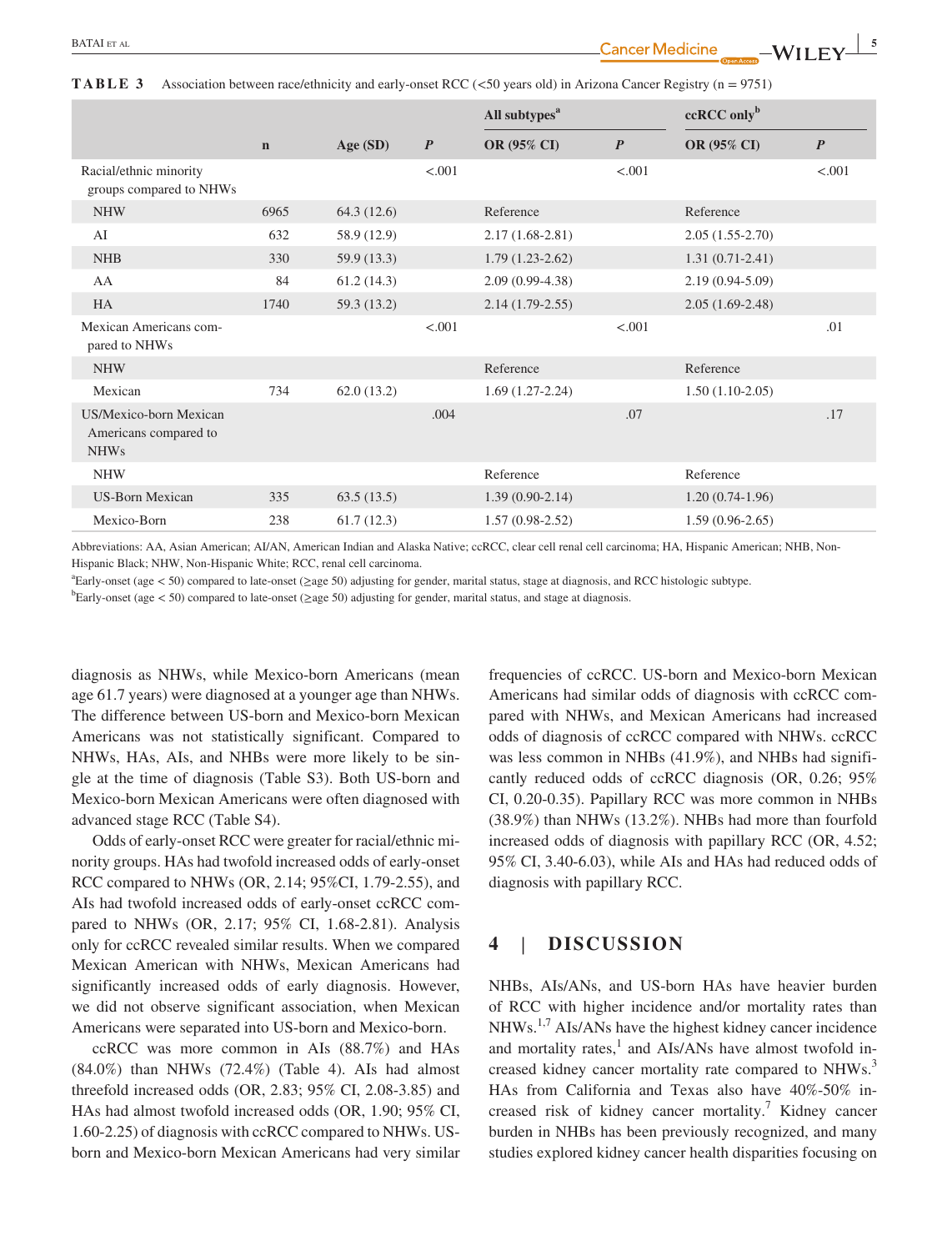| <b>TABLE 4</b> Association between race/ethnicity and RCC histologic subtypes in Arizona Cancer Registry |
|----------------------------------------------------------------------------------------------------------|
|----------------------------------------------------------------------------------------------------------|

|                                                             |                   |                  |                   |          |                  | Clear Cell RCC <sup>a</sup> |                  | Papillary RCC <sup>b</sup> |                  |
|-------------------------------------------------------------|-------------------|------------------|-------------------|----------|------------------|-----------------------------|------------------|----------------------------|------------------|
|                                                             | <b>Clear Cell</b> | <b>Papillary</b> | Chromophobe Other |          | $\boldsymbol{P}$ | <b>OR (95% CI)</b>          | $\boldsymbol{P}$ | <b>OR (95% CI)</b>         | $\boldsymbol{P}$ |
| Racial/ethnic minority<br>groups compared to<br><b>NHWs</b> |                   |                  |                   |          | < .001           |                             | < .001           |                            | < .001           |
| <b>NHW</b>                                                  | 3641 (72.4)       | 664(13.2)        | 460(9.2)          | 262(5.2) |                  | Reference                   |                  | Reference                  |                  |
| AI                                                          | 377 (88.7)        | 22(5.2)          | 8(1.9)            | 18(4.2)  |                  | $2.83(2.08-3.85)$           |                  | $0.39(0.25-0.61)$          |                  |
| <b>NHB</b>                                                  | 96(41.9)          | 89 (38.9)        | 27(11.8)          | 17(7.4)  |                  | $0.26(0.20-0.35)$           |                  | $4.52(3.40-6.03)$          |                  |
| AA                                                          | 42(68.9)          | 11(18.0)         | 5(8.2)            | 3(4.9)   |                  | $0.78(0.45-1.36)$           |                  | $1.65(0.84-3.21)$          |                  |
| HA                                                          | 980 (84.0)        | 71(6.1)          | 65(5.6)           | 51(4.4)  |                  | $1.90(1.60-2.25)$           |                  | $0.46(0.36-0.60)$          |                  |
| Mexican Americans<br>compared to NHWs                       |                   |                  |                   |          | < .001           |                             | < .001           |                            | < .001           |
| <b>NHW</b>                                                  |                   |                  |                   |          |                  | Reference                   |                  | Reference                  |                  |
| Mexican                                                     | 362(82.5)         | 30(6.8)          | 25(5.7)           | 22(5.0)  |                  | $1.75(1.35-2.25)$           |                  | $0.51(0.35-0.74)$          |                  |
| US/Mexico-born<br>Mexican Americans<br>compared to NHWs     |                   |                  |                   |          | .001             |                             | .001             |                            | .02              |
| <b>NHW</b>                                                  |                   |                  |                   |          |                  | Reference                   |                  | Reference                  |                  |
| <b>US-Born Mexican</b>                                      | 160(82.1)         | 16(8.2)          | 7(3.6)            | 12(6.1)  |                  | $1.76(1.21-2.55)$           |                  | $0.58(0.34-0.97)$          |                  |
| Mexico-Born                                                 | 123(82.6)         | 10(6.7)          | 7(4.7)            | 9(6.0)   |                  | $1.73(1.13-2.66)$           |                  | $0.51(0.27-0.98)$          |                  |

Abbreviations: AA, Asian American; AI/AN, American Indian and Alaska Native; ccRCC, clear cell renal cell carcinoma; HA, Hispanic American; NHB, Non-Hispanic Black; NHW, Non-Hispanic White; RCC, renal cell carcinoma.

a Diagnosis with clear cell RCC compared to other RCC histologic subtypes adjusting for age and gender.

<sup>b</sup>Diagnosis with papillary RCC compared to other RCC histologic subtypes adjusting for age and gender.

 $NHBs.<sup>8-12</sup>$  As a step toward better understanding of kidney cancer health disparities, this study explored the variation in age at diagnosis and histologic subtype across major racial/ ethnic groups in the US as well as Hispanic subgroups and showed that RCC patients from racial/ethnic minority backgrounds are diagnosed at younger age and more likely to have different RCC subtypes compared to NHW patients. We also showed the variations in age at diagnosis and frequencies of RCC subtypes among Hispanic subgroups.

Incidence of kidney cancer in younger age groups has increased more than older age groups between 2001 and 2010<sup>18</sup> and much more rapidly in younger AIs/ANs (age 20-49).<sup>3</sup> Cancer specific mortality rates seems to be lower in younger patients than older patients.<sup>28-30</sup> However, patients who are diagnosed at a young age are more likely to have a hereditary condition and are also likely to have recurrence and multifocal and bilateral RCC than patients with sporadic RCC who are often diagnosed older age. $31$  Thus, it is important to understand who are more likely to be diagnosed at a younger age. Previous studies have shown that NHBs have an earlier age of diagnosis,<sup>12,19,32</sup> but a few studies have explored the age of diagnosis. A study from northern California showed that HAs were diagnosed at younger age than NHWs.<sup>33</sup> Our previous study in southern Arizona also showed that HAs as well as AIs had a younger age at diagnosis.<sup>16</sup> The current study

provides evidence to support these findings and demonstrated major US racial/ethnic groups have an increased risk of early‐ onset of RCC.

Previous studies have also shown that papillary RCC is more common in NHBs than in NHWs,  $13,14$  but a few studies investigated variations in RCC histologic subtypes across racial/ethnic groups. We previously found that HAs and AIs from southern Arizona had higher frequencies of ccRCC compared with NHWs.<sup>16</sup> A study from Texas showed that ccRCC was very common among  $HAs$ ,<sup>17</sup> but in the study from northern California, the frequencies of ccRCC were similar between HAs and NHWs. $^{33}$  RCC histologic subtypes may have several implications in treatment and prognosis, which play a role in preoperative counseling. It has been reported that ccRCC is more likely to present with advanced T stage, metastatic disease, and higher grade, and therefore patients with ccRCC tend to have a worse prognosis than patients with other histologic subtypes of RCC.<sup>20,34-36</sup> Further investigation is necessary to understand how variation in RCC subtypes across racial/ethnic groups affects disparities in RCC incidence, treatment, and mortality.

Moreover, this study explored the heterogeneity among HAs. In the NCDB data, treating HAs as a single group showed similar frequencies of RCC subtypes when compared to NHWs, but we observed a great variation in RCC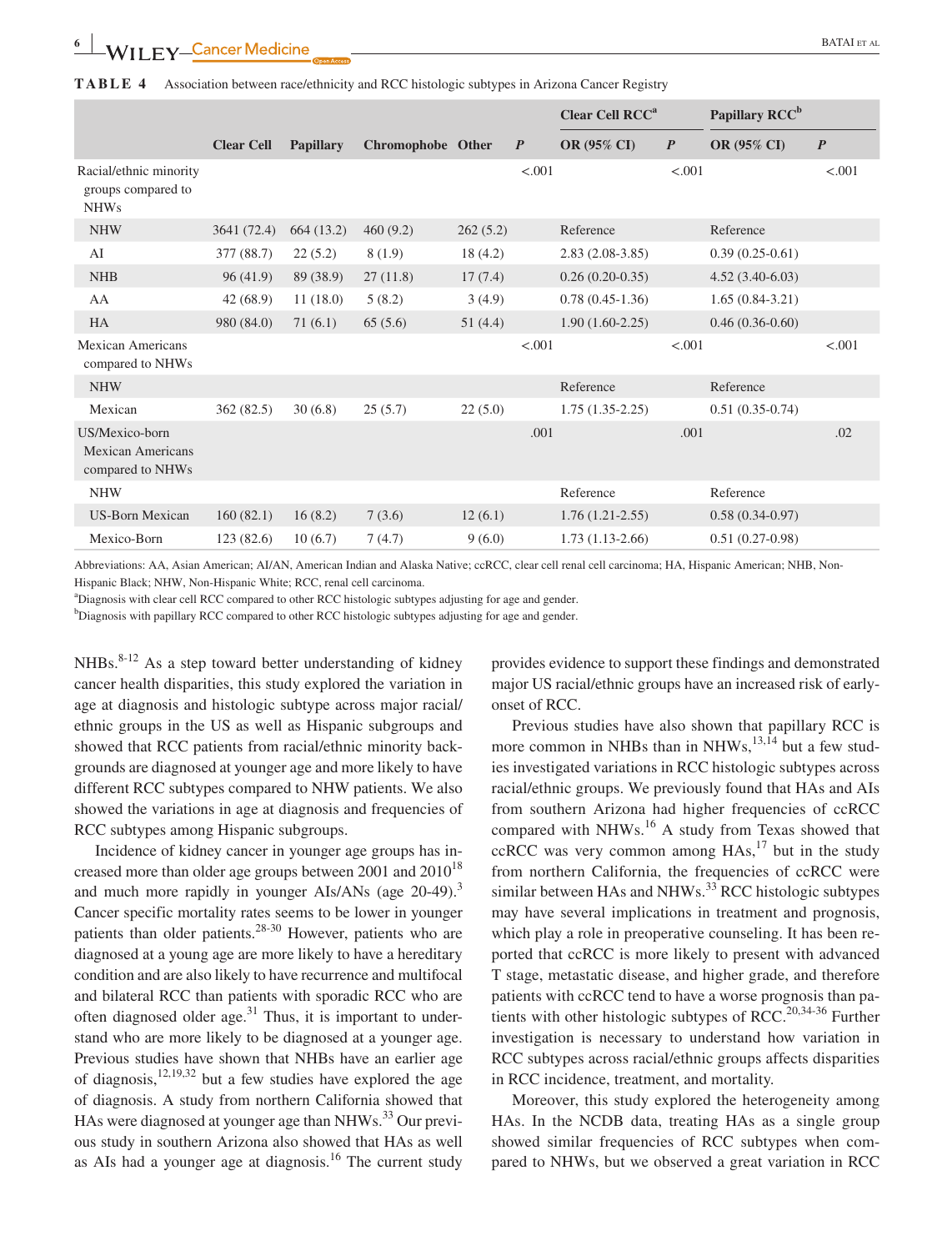**EXECUTE ALL EXECUTE 2** *Cancer Medicine \_\_\_\_\_WILEY* 

subtypes and age at diagnosis among HA subgroups. This was not the case in ACR data and our study from southern Arizona where there is a high representation of Mexican Americans (about 90% of HAs in the area). AIs and HAs from Arizona had similar age at diagnosis and frequencies of RCC subtypes. Compared with NHWs, AIs and HAs were diagnosed at a younger age, and ccRCC was more common in both groups.

Anthropological oncology, or oncologic anthropology, was recently described as a transdisciplinary approach integrating expertise from oncology, population genetics, molecular epidemiology, and behavioral sciences to address cancer health disparities.<sup>37</sup> Because various factors cause cancer, including ancestral genomic background, such an approach is necessary to elucidate the causes and variation in clinical and pathological characteristics, and to reduce cancer burden in racial/ethnic minority groups. Here, we showed that RCC was one of those cancer types unevenly affecting racial/ethnic minority groups. Mexican Americans have high American Indian genomic contribution, $38$  and ccRCC is the predominant subtype. Dominicans have high West African genomic contribution, and papillary RCC is more common in NHBs and Dominicans than in NHWs. The observed patterns of RCC disparities are similar to breast cancer disparities described by Newman and Kaljee, $37$  including predominance of triple‐negative breast cancer among African and NHB women and early-onset of breast cancer among them. We hypothesize that difference in genomic ancestry or ancestry related to biologic or behavioral factors influence variation in age of onset and predominance of ccRCC histologic subtype. However, clinical implications of our findings are uncertain, and further investigation is necessary. Understanding the clinical, pathological, and molecular variation of RCC across different populations is also necessary for development of individualized medicine, including choice of surgical treatments.

The limitations of this study include the nature of databases from which the data were obtained. The NCDB is a hospital‐based database, and includes cases from health care systems that tend to be larger in size. While the NCDB captures over 70% of cancer cases diagnosed in the US, inclusion of some racial/ethnic minority groups, such as AIs/ANs and HAs, as well as kidney cancer cases in the Mountain and Pacific states, especially Arizona is lower.<sup>24,25</sup> Reported cases for some Hispanic subgroups, particularly Dominicans, in the NCDB, were not very large. Therefore, the findings from the NCDB may not be generalizable. To overcome these limitations, we analyzed data from the ACR, a population‐based registry, which also include cases reported from the IHS facilities. Demographic compositions and cultural/social traditions vary across the US, so our findings from this analysis using ACR cannot be projected to populations in other states. However, analysis

of national, state, and more local levels data consistently shows that Mexican Americans and AIs have similar age at diagnosis and frequencies of RCC histologic subtypes. Finally, this study focused on age at diagnosis and histologic subtypes. The NCDB and ACR have information on surgical treatment and clinical management. Differences in clinical management exist across racial/ethnic groups.<sup>39-41</sup> Impact of these differences on kidney cancer mortality disparities needs to be explored further.

In conclusion, this study focused on age at diagnosis and frequencies of RCC histologic subtypes and showed variations exist across racial/ethnic groups and Hispanic subgroups. Other clinical and pathological aspects need further exploration to characterize the RCC health disparities better, especially in HAs and AIs who have heavy burden of RCC but are underrepresented in the clinical and epidemiologic studies.

#### **ACKNOWLEDGMENTS**

We thank the National Cancer Database and Arizona Caner Registry (ACR) for renal cell carcinoma patients' data, particularly Dr Timothy Flood who facilitated data acquisition and Chris Newton preparation of ACR data. Arizona kidney cancer cases data collection was supported by the Centers for Disease Control and Prevention (CDC) National Program of Cancer Registries cooperative agreement to the ACR. The American College of Surgeons (ACS) and the Commission on Cancer (CoC) have not verified and are not responsible for the analytic or statistical methodology. The contents of this article are solely the responsibility of the authors and do not necessarily represent the official views of ACS, CoC, ACR, or CDC.

#### **CONFLICT OF INTEREST**

The authors do not have a conflict of interest to report.

### **FUNDING INFORMATION**

This project was supported by Urology Care Foundation Research Scholar Award, the National Cancer Institute Cancer Center Support Grant developmental funds of the University of Arizona (P30CA023074), and the Partnership for Native American Cancer Prevention (NACP), funded under parallel grants, U54CA143924 (University of Arizona Cancer Center) and U54CA143925 (Northern Arizona University).

# **DATA AVAILABILITY STATEMENT**

We would like to thank the National Cancer Database and Arizona Caner Registry (ACR) for renal cell carcinoma patients' data.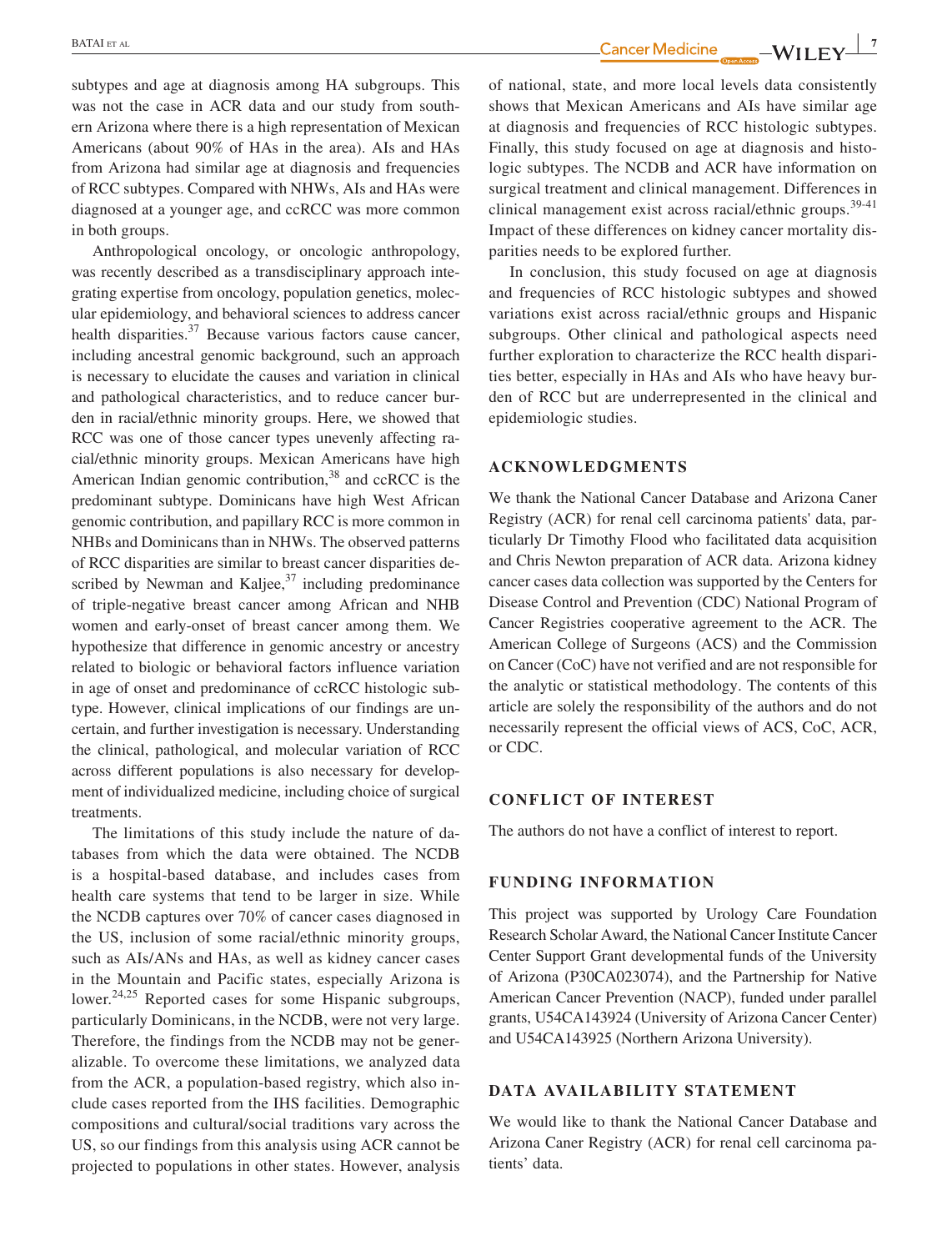# **ORCID**

*Ken Batai* <https://orcid.org/0000-0002-0317-1118>

*Juan J. Chipollini* **D** [https://orcid.](https://orcid.org/0000-0003-2603-0382) [org/0000-0003-2603-0382](https://orcid.org/0000-0003-2603-0382)

*Francine C. Gachupin* **[https://orcid.](https://orcid.org/0000-0003-2349-6486)** [org/0000-0003-2349-6486](https://orcid.org/0000-0003-2349-6486)

# **REFERENCES**

- 1. Siegel RL, Miller KD, Jemal A. Cancer statistics, 2019. *CA Cancer J Clin*. 2019;69:7‐34.
- 2. White MC, Espey DK, Swan J, Wiggins CL, Eheman C, Kaur JS. Disparities in cancer mortality and incidence among American Indians and Alaska Natives in the United States. *Am J Public Health*. 2014;104:S377‐S387.
- 3. Li J, Weir HK, Jim MA, King SM, Wilson R, Master VA. Kidney cancer incidence and mortality among American Indians and Alaska Natives in the United States, 1990–2009. *Am J Public Health*. 2014;104:S396‐S403.
- 4. Foote M, Strickland R, Lucas‐Pipkorn S, Williamson A, Lamers L. The high burden of cancer among American Indians/Alaskan Natives in Wisconsin. *WMJ*. 2016;115:11‐16.
- 5. Saad AM, Gad MM, Al‐Husseini MJ, Ruhban IA, Sonbol MB, Ho TH. Trends in renal‐cell carcinoma incidence and mortality in the United States in the last 2 decades: a SEER‐based study. *Clinical Genitourin Cancer*. 2019;17:46-57.e45.
- 6. Batai K, Bergersen A, Price E, Hynes K, Ellis NA, Lee BR. Clinical and molecular characteristics and burden of kidney cancer among Hispanics and Native Americans: steps toward precision medicine. *Clin Genitourin Cancer*. 2018;16:e535‐e541.
- 7. Pinheiro PS, Callahan KE, Gomez SL, et al. High cancer mortality for US‐born Latinos: evidence from California and Texas. *BMC Cancer*. 2017;17:478.
- 8. Colt JS, Schwartz K, Graubard BI, et al. Hypertension and risk of renal cell carcinoma among white and black Americans. *Epidemiology*. 2011;22:797‐804.
- 9. Hofmann JN, Corley DA, Zhao WK, et al. Chronic kidney disease and risk of renal cell carcinoma: differences by race. *Epidemiology*. 2015;26:59‐67.
- 10. Schwartz K, Ruterbusch JJ, Colt JS, Miller DC, Chow W‐H, Purdue MP. Racial disparities in overall survival among renal cell carcinoma patients with young age and small tumors. *Cancer Med*. 2016;5:200‐208.
- 11. Lin J, Zahm SH, Shriver CD, Purdue M, McGlynn KA, Zhu K. Survival among Black and White patients with renal cell carcinoma in an equal‐access health care system. *Cancer Causes Control*. 2015;26:1019‐1026.
- 12. Mafolasire A, Yao X, Nawaf C, et al. Racial disparities in renal cell carcinoma: a single‐payer healthcare experience. *Cancer Med*. 2016;5:2101‐2108.
- 13. Lipworth L, Morgans AK, Edwards TL, et al. Renal cell cancer histological subtype distribution differs by race and sex. *BJU Int*. 2016;117:260‐265.
- 14. Olshan AF, Kuo T‐M, Meyer A‐M, Nielsen ME, Purdue MP, Rathmell WK. Racial difference in histologic subtype of renal cell carcinoma. *Cancer Med*. 2013;2:744‐749.
- 15. Shuch B, Vourganti S, Ricketts CJ, et al. Defining early‐onset kidney cancer: implications for germline and somatic mutation testing and clinical management. *J Clin Oncol*. 2014;32:431‐437.
- 16. Batai K, Harb‐De la Rosa A, Lwin A, et al. Racial and ethnic disparities in renal cell carcinoma: an analysis of clinical characteristics. *Clin Genitourin Cancer*. 2019;17:e195‐e202.
- 17. Habib S, Prihoda T, Luna M, Werner S. Diabetes and risk of renal cell carcinoma. *J Cancer*. 2012;3:42‐48.
- 18. King SC, Pollack LA, Li J, King JB, Master VA. Continued increase in incidence of renal cell carcinoma, especially in young patients and high grade disease: United States 2001 to 2010. *J Urol*. 2014;191:1665‐1670.
- 19. Chow W‐H, Shuch B, Linehan WM, Devesa SS. Racial disparity in renal cell carcinoma patient survival according to demographic and clinical characteristics. *Cancer*. 2013;119:388‐394.
- 20. Nguyen DP, Vertosick EA, Corradi RB, et al. Histological subtype of renal cell carcinoma significantly affects survival in the era of partial nephrectomy. *Urol Oncol*. 2016;34:259.e251‐259. e258.
- 21. Vera‐Badillo FE, Templeton AJ, Duran I, et al. Systemic therapy for non‐clear cell renal cell carcinomas: a systematic review and meta‐analysis. *Eur Urol*. 2015;67:740‐749.
- 22. Boffa DJ, Rosen JE, Mallin K, et al. Using the National Cancer Database for outcomes research: a review. *JAMA Oncology*. 2017;3:1722‐1728.
- 23. Merkow RP, Rademaker AW, Bilimoria KY. Practical guide to surgical data sets: National Cancer Database (NCDB). *JAMA Surgery*. 2018;153:850‐851.
- 24. Lerro CC, Robbins AS, Phillips JL, Stewart AK. Comparison of cases captured in the national cancer data base with those in population‐based central cancer registries. *Ann Surg Oncol*. 2013;20:1759‐1765.
- 25. Mallin K, Browner A, Palis B, et al. Incident cases captured in the National Cancer Database compared with those in U.S. population based central cancer registries in 2012–2014. *Ann Surg Oncol*. 2019;26:1604‐1612.
- 26. Creswell PD, Strickland R, Stephenson L, et al. Look local: the value of cancer surveillance and reporting by American Indian clinics. *Prev Chronic Dis*. 2013;10:E197.
- 27. Jim MA, Arias E, Seneca DS, et al. Racial misclassification of American Indians and Alaska Natives by Indian Health Service Contract Health Service Delivery Area. *Am J Public Health*. 2014;104:S295‐S302.
- 28. Karakiewicz PI, Jeldres C, Suardi N, et al. Age at diagnosis is a determinant factor of renal cell carcinoma‐specific survival in patients treated with nephrectomy. *Can Urol Assoc J* 2008;2:610‐617.
- 29. Scoll BJ, Wong Y‐N, Egleston BL, Kunkle DA, Saad IR, Uzzo RG. Age, tumor size and relative survival of patients with localized renal cell carcinoma: a surveillance, epidemiology and end results analysis. *J Urol*. 2009;181:506‐511.
- 30. Bandini M, Marchioni M, Pompe RS, et al. The effect of age on cancer‐specific mortality in patients with small renal masses: a population‐based analysis. *Can Urol Assoc J*. 2018;12:E325‐E330.
- 31. Haas NB, Nathanson KL. Hereditary kidney cancer syndromes. *Adv Chronic Kidney Dis*. 2014;21:81‐90.
- 32. Stafford HS, Saltzstein SL, Shimasaki S, Sanders C, Downs TM, Sadler GR. Racial/ethnic and gender disparities in renal cell carcinoma incidence and survival. *J Urol*. 2008;179:1704‐1708.